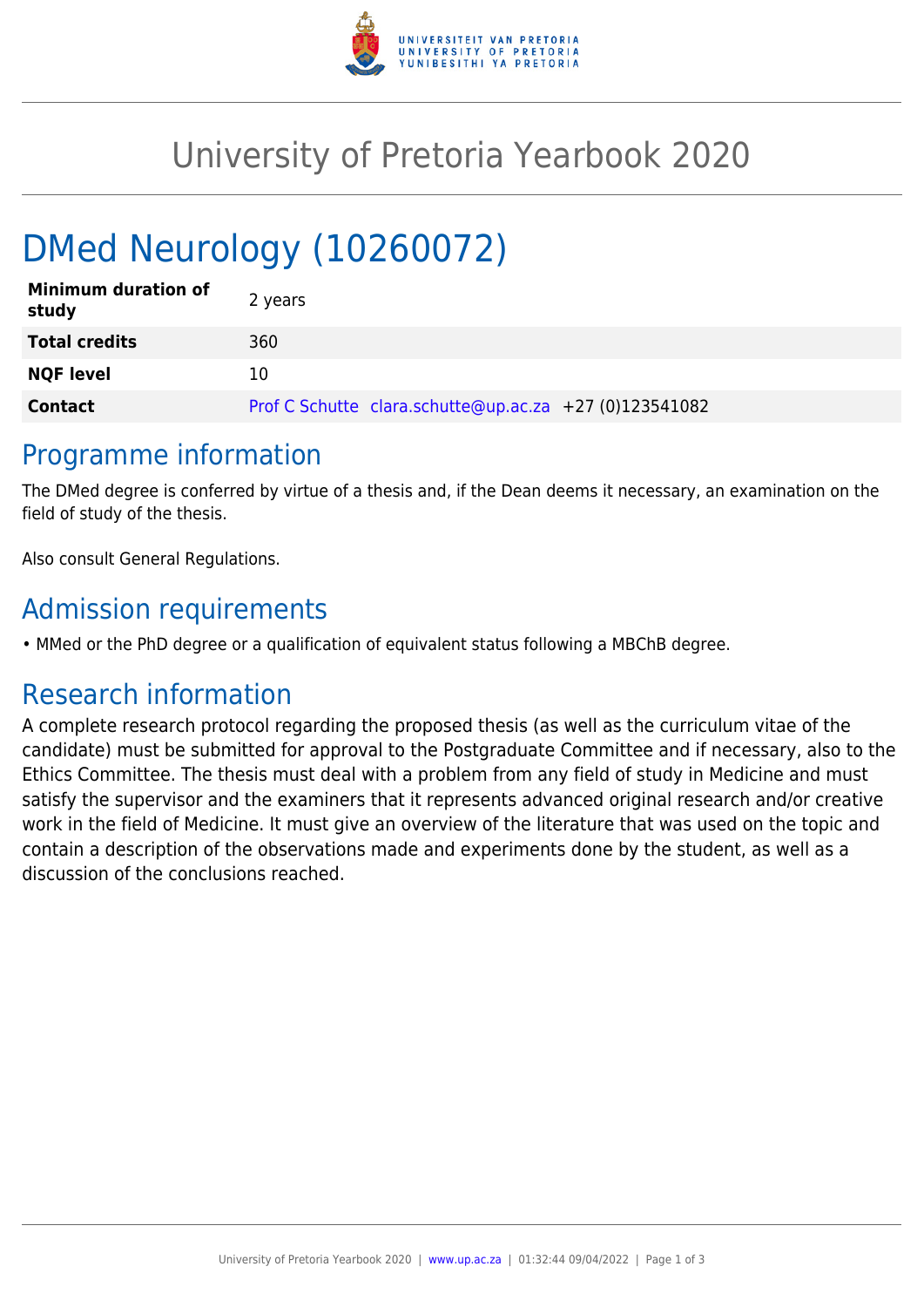

### Curriculum: Year 1

**Minimum credits: 360**

#### **Core modules**

[Thesis: Neurology 990](https://www.up.ac.za/faculty-of-education/yearbooks/2020/modules/view/NRE 990) (NRE 990) - Credits: 360.00